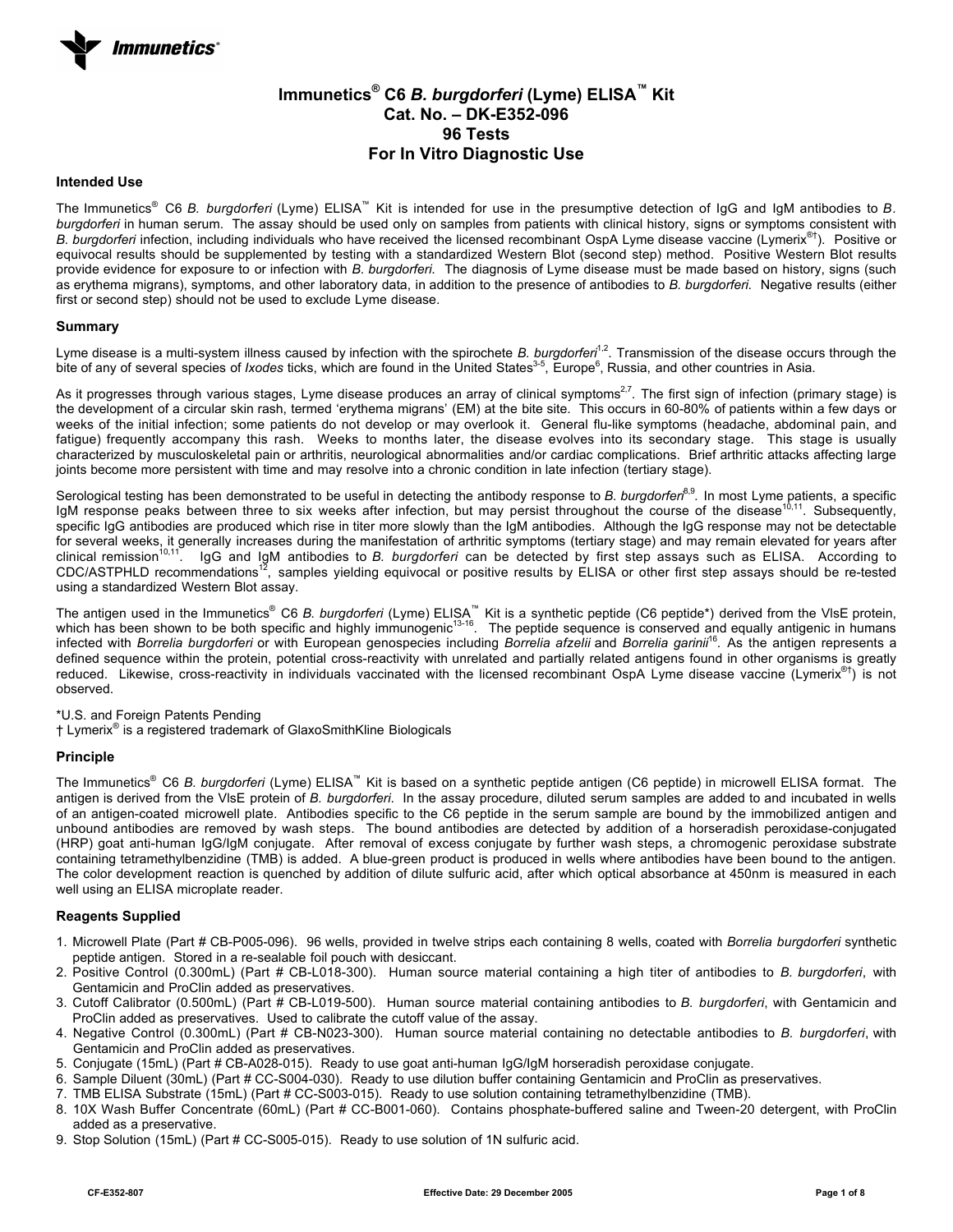## **Precautions**

- 1. The human source materials used in this kit have tested negative by FDA approved methods for antibodies to HIV-1 and HIV-2, Hepatitis C and Hepatitis B surface antigen. However, because no test methods can offer complete assurance that those infectious agents are absent, all controls and test specimens should be handled as if capable of transmitting infectious agents. They should be considered as potentially infectious materials and handled at the Biosafety Level 2 as recommended in the CDC/National Institutes of Health manual "*Biosafety in Microbiological and Biomedical Laboratories,* 2nd Edition", 1988.
- 2. Wear proper personal protection while running the assay. Do not allow reagents to come into contact with skin, eyes or mouth, as irritation may result. Wash thoroughly with water in the event of any contact. Do not mouth pipette reagents.
- 3. Cap controls tightly after use to minimize evaporation.
- 4. Stop solution contains sulfuric acid. Waste containing stop solution should be brought to neutral pH before disposal. Caution: The addition of sodium hypochlorite (bleach) to solutions containing sulfuric acid will produce toxic chlorine gas.
- 5. Use fresh pipet tips for pipetting each sample and reagent. Re-use of pipet tips may introduce contamination.
- 6. Dispose of used assay reagents and samples by proper biohazard procedures.
- 7. Do not mix reagents from kits with different lot numbers. Do not use kit components beyond the expiration date on the label.
- 8. All kit components should be brought to room temperature  $(20 25^{\circ}C)$  prior to starting the assay.
- 9. Use only distilled or deionized water for preparation of buffers in the assay.
- 10. Wear gloves when handling microwell plate strips.
- 11. For optimal, reproducible and accurate performance of the test, follow instructions in package insert. Deviations from instructions in this insert may lead to false results.
- 12. Do not pre-wash wells with wash buffer or sample diluent.
- 13. Do not mix bottle caps of TMB ELISA Substrate or conjugate.

### **Material Required but not Supplied**

- 1. Graduated cylinders to measure liquid
- 2. 1 liter flask for Wash Buffer
- 3. Pipettors to dispense 10\_L to 200\_L (multichannel pipettor recommended or 10µL, 100µL and 200µL pipettes)
- 4. Uncoated microwell plate or test tubes for sample dilution
- 5. Distilled or deionized water
- 6. Timer  $(0 60$  minutes)
- 7. ELISA reader with 450nm filter and a 590 650nm reference filter
- 8. Vacuum aspirator or disposal means for assay solutions (multichannel aspirator recommended)
- 9. Absorbent towels

### **Optional Equipment**

1. Automated plate washer

## **Storage and Shelf Life of Reagents**

- 1. Store unopened kit between  $2 8$ °C. Expiration date is shown on the kit label.
- 2. Unused microplate strips should be stored between  $2-8^{\circ}$ C sealed within the original foil pouch with desiccant.
- 3. Kit components including Controls, HRP Conjugate, TMB ELISA Substrate, Stop Solution, Sample Diluent and 10X Wash Buffer Concentrate should be stored between 2 – 8°C.
- 4. 1X (working) Wash Buffer solution can be stored at room temperature (20 25°C) for up to 30 days.
- 5. Do not use kit components beyond the expiration date.

### **Specimen Collection**

- 1. Fresh human serum specimens should be collected and either stored at  $2-8^{\circ}$ C if testing will take place within 10 days, or frozen.
- 2. Hemolyzed or lipemic sera, and sera subject to multiple freeze-thaw cycles may yield anomalous results.
- 3. Centrifuge sera for 1 minute at 10,000 rpm in a microcentrifuge to remove any visible precipitate prior to testing.
- 4. Do not test samples showing evidence of microbial contamination.
- 5. The assay is intended for use with human serum. The use of plasma with this assay has not been established.

## **Reagent, Control, and Sample Preparation**

- 1. 1X Wash Buffer. To prepare once, add 60mL of 10X Wash Buffer Concentrate to 540mL deionized/distilled water in a 1-liter flask and stir thoroughly. **Note:** On removal of the 10X Wash Buffer Concentrate from refrigeration, undissolved salts may be present. Allow the reagent to reach room temperature and shake the bottle to dissolve the salts.
- 2. Controls. Centrifuge Controls at 10,000  $\times$  g for 10 seconds before using to deposit all liquid at the bottom of the tube. Dispense 200µL of Sample Diluent into 5 clean test tubes or uncoated microplate wells. Add 10µL of Negative Control to one tube or well; add 10 L of Positive Control to another tube or well; add 10\_L of Calibrator to each of three tubes or wells and mix thoroughly.
- 3. Patient samples. Dispense 200\_L of Sample Diluent into each of a series of tubes or uncoated microplate wells, sufficient for the number of samples to be tested. Add 10\_L of each sample to the corresponding tube or well and mix thoroughly.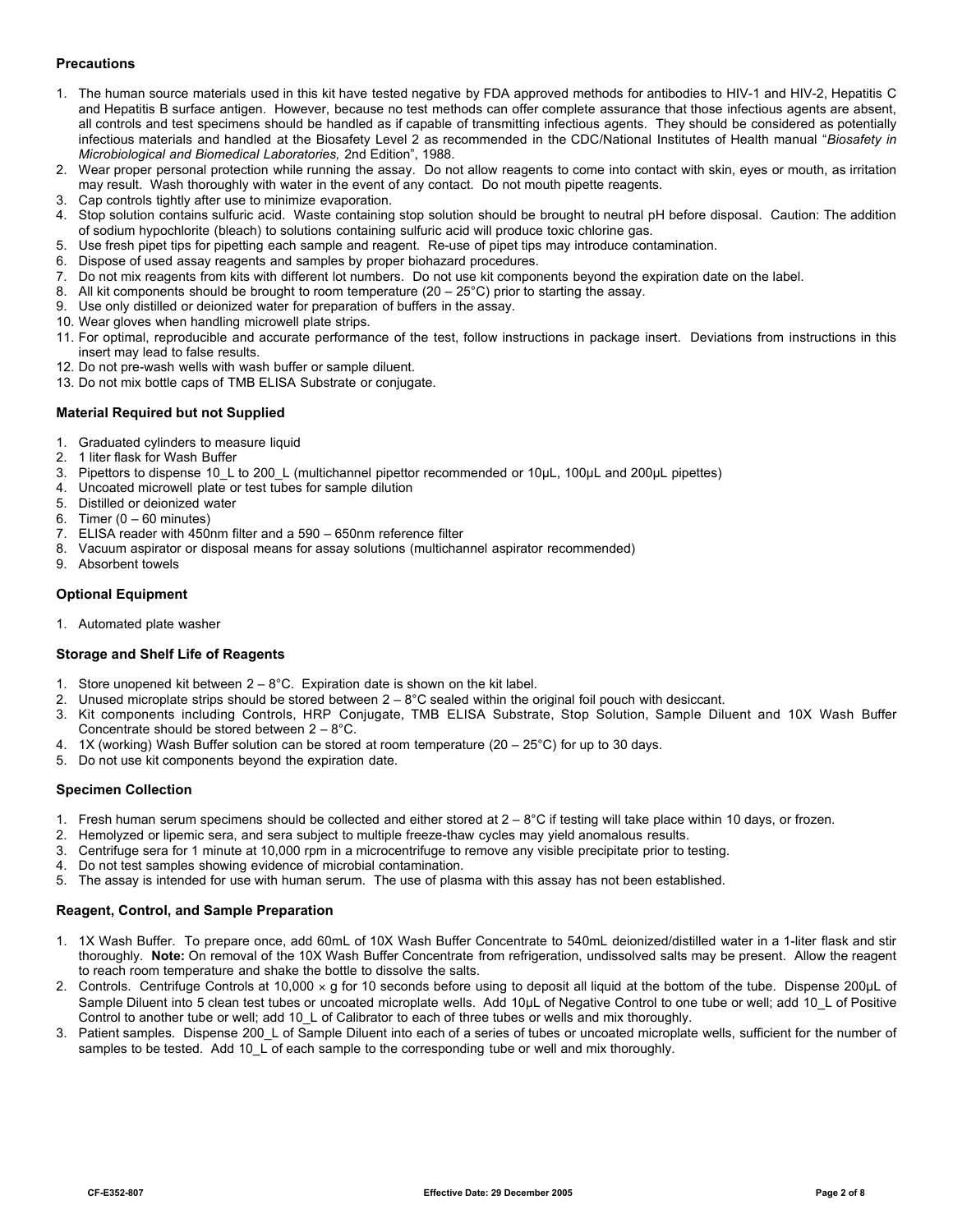### **Assay Procedure**

**Bring all assay reagents to room temperature** (20 – 25°C) before beginning the assay. All steps are performed at room temperature  $(20 - 25^{\circ}C)$ .

- 1. Record the sample identity for each well on the provided record sheet to determine the number of strips necessary to perform the assay. Five wells will be needed for controls and calibrators. One well will be needed for each sample.
- 2. Remove the microplate frame containing the microplate strips from the foil pouch. Remove unneeded microplate strips from the frame and reseal unused strips in the foil pouch with desiccant. Microplate frame should be retained at the end of the assay to be used with the remaining microplate strips.
- 3. Add 100\_L of diluted Positive Control to one microwell and 100\_L of diluted Negative Control to another microwell.
- 4. Add 100 L of diluted Calibrator to each of three microwells.
- 5. Add 100\_L of each diluted patient sample to microwells.
- 6. Incubate for 30 minutes.
- 7. Aspirate wells. If using manual or semi-automated washing manifold, wash three times as follows. Dispense approximately 150\_L (half of well volume) of 1X Wash Buffer into each well, then aspirate. Refill wells with approximately 300 L of 1X Wash Buffer (full volume of well) and aspirate a second time. Refill wells with 300 L of 1X Wash Buffer and aspirate a third time. Make sure that all wells have been aspirated after the third (final) wash step. (If an automated plate washer is used, wash four times with each wash consisting of 300-350\_L of 1X Wash Buffer. After the final wash for both manual and automated washing, tap the plate on absorbent towels to remove all residual liquid.)
- 8. Dispense 100\_L of Conjugate into each well.
- 9. Incubate for 20 minutes.
- 10. Aspirate wells. Perform four wash steps with 1X Wash Buffer as in step 8 above.
- 11. After the final aspiration, invert, shake out and blot the plate against absorbent towels to remove all residual liquid.
- 12. Dispense 100 L of TMB ELISA Substrate into each well.
- 13. Incubate for 4 minutes. Please note: Optimal assay performance requires precise timing of the TMB ELISA Substrate incubation step.
- 14. Dispense 100\_L Stop Solution into each well in the same order as the TMB ELISA Substrate was dispensed in the previous step. Tap the plate gently to mix contents of wells. Read absorbance values within 5 minutes.
- 15. Read Absorbance at 450nm with a reference filter of 650nm using an ELISA plate reader. If the reader is not equipped with a 650nm filter, the use of an alternate filter between 590 – 650nm will provide equivalent results.

### **Quality Control**

- 1. Control values must be within the following ranges in order for the assay to be considered valid:
- 2. Negative Control A450 must be <0.18
- 3. Each Calibrator A450 must be between 0.400 and 2.00
- 4. Positive Control  $A_{450}$  must be >1.2
- 5. If any control A<sub>450</sub> value is not within the above ranges, the assay should be repeated.

### **Calculations**

- 1. Calculate the mean value for the three Calibrator Controls. If any Calibrator absorbance value differs by more than 0.1 absorbance units from the mean, discard the data point that is farthest from the mean. Recalculate the mean from the two remaining data points. If the Calibrator absorbance values still differ by more than 0.1 absorbance units from the mean, the assay is invalid and must be re-run. The mean Calibrator absorbance value must be between 0.4 and 2.0 absorbance units.
- 2. Calculate the assay cutoff value by dividing the mean Calibrator value by 2.150 (Correction Coefficient).
- 3. Calculate the Lyme Index value (LI) for each patient sample by dividing the  $A_{450}$  of the sample by the cutoff value.

## **Interpretation of Results**

| Lyme Index    | Interpretation                                                                                                                                                                                                                                                                                                                                                                                                            |
|---------------|---------------------------------------------------------------------------------------------------------------------------------------------------------------------------------------------------------------------------------------------------------------------------------------------------------------------------------------------------------------------------------------------------------------------------|
| $\leq 0.90$   | Negative result. No antibody to B. burgdorferi detected in the present assay. This result does not exclude the<br>possibility of B. burgdorferi infection, and where early Lyme disease is suspected, a second sample should be<br>drawn $2 - 4$ weeks later and re-tested.                                                                                                                                               |
| $0.91 - 1.09$ | Equivocal result. The imprecision inherent in any method implies a lower degree of confidence in the interpretation<br>of samples with $A_{450}$ values very close to the calculated cutoff value. For this reason an equivocal category has<br>been designated. Equivocal samples should be tested with a supplemental assay such as a standardized Western<br>Blot test in accordance with CDC/ASTPHLD recommendations. |
| $\geq 1.10$   | Positive result. Antibody to B. burgdorferi detected in the present assay. All positive results should be<br>supplemented by re-testing the corresponding serum samples on a standardized Western Blot test in accordance<br>with CDC/ASTPHLD recommendations <sup>12</sup> .                                                                                                                                             |

The cutoff is determined for each assay run by dividing the mean calibrator value by the correction coefficient. In this way, the cutoff is intended to compensate for run-to-run assay variations, which might otherwise affect sensitivity and specificity. The calibrator has been designed to yield an absorbance value in the linear portion of the C6 ELISA dose-response curve. The correction coefficient was determined by analysis of C6 ELISA results for 131 normal donors and 108 well-characterized Lyme disease patients. In assay runs using two separate kit lots, the correction coefficient (2.15) was determined as the value which yielded a cutoff which minimized the number of false positive and of false negative results.

# **Limitations**

- 1. A negative result does not exclude the possibility of infection with *B. burgdorferi*. Patients in early stages of Lyme disease and those who have been treated with antibiotics may not exhibit detectable antibody titers. Patients with clinical history, signs or symptoms suggestive of Lyme disease should be re-tested in 2-4 weeks in the event that the initial test result is negative.
- 2. A positive result is not definitive evidence of infection with *B. burgdorferi*. It is possible that other disease conditions may produce artifactual reactivity in the assay. All equivocal or positive results should be supplemented by re-testing the corresponding serum samples on a standardized Western Blot test in accordance with CDC/ASTPHLD recommendations<sup>12</sup>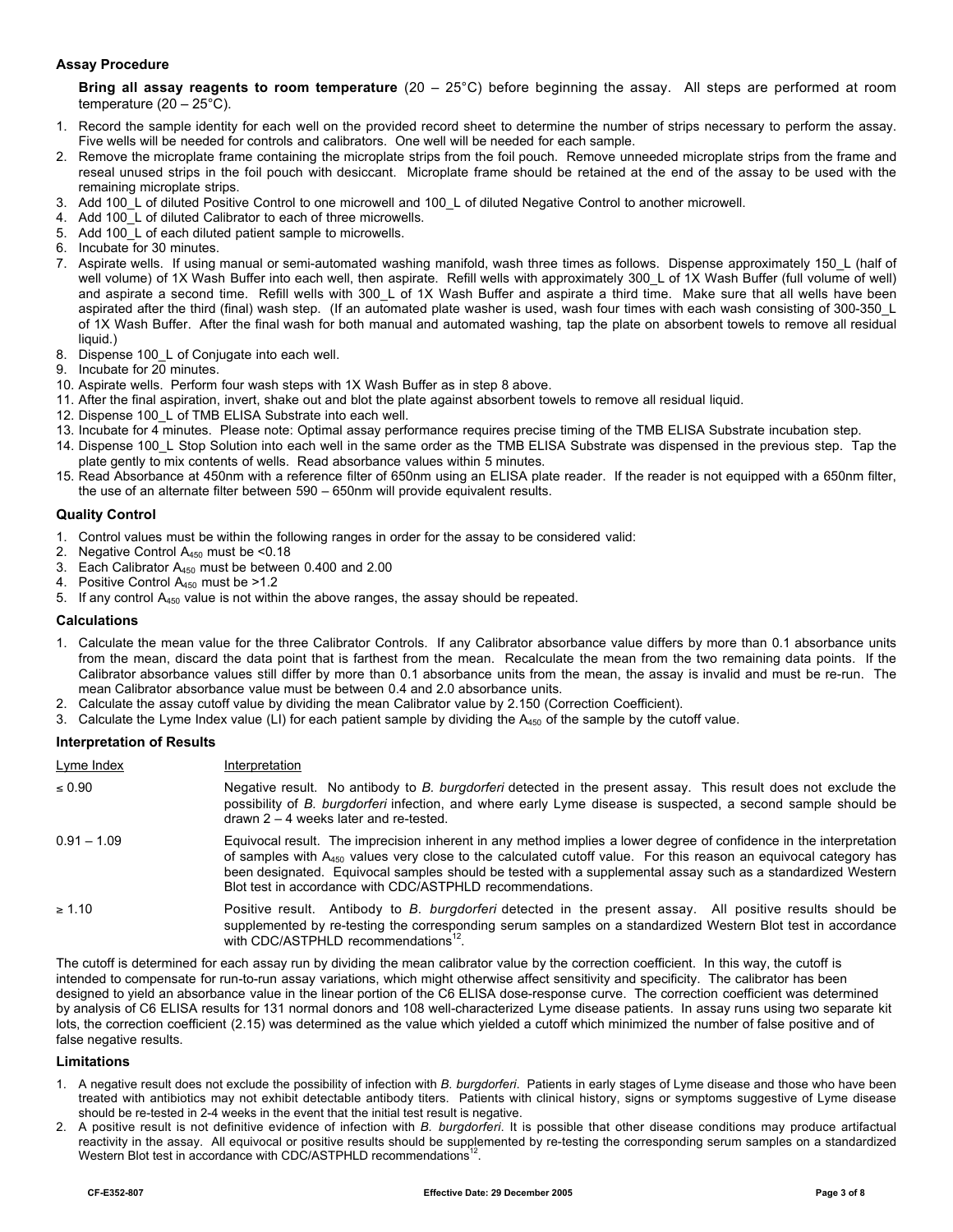- 3. The C6 *B. burgdorferi* (Lyme) ELISA<sup>™</sup> Kit has been tested on serum samples from individuals vaccinated with a licensed OspA vaccine (Lymerix<sup>®,†</sup>, Lyme Disease Vaccine (Recombinant OspA) manufactured by GlaxoSmithKline Biologicals) ; see Expected Values for results. The performance of the test has not been determined on serum samples from recipients of other Lyme vaccines. († Lymerix® is a registered trademark of GlaxoSmithKline Biologicals)
- 4. This assay should not be used to screen the general population. The predictive value of the assay is a function of the pre-test probability of Lyme disease in the population tested. Hence, only patients with clinical symptoms of Lyme disease or suspected exposure to *B. burgdorferi* should be tested.
- 5. Hemolyzed, lipemic, bilirubinemic or turbid samples may produce artifactual assay results. A fresh sample should be collected for re-testing.
- 6. Optimal performance requires strict adherence to the assay procedure described in the insert. Deviations from the procedure may lead to aberrant results.
- 7. False positive results may be obtained with sera from patients with diseases other than Lyme disease including syphilis, periodontal disease, rheumatoid arthritis, systemic lupus erythematosis, and other autoimmune diseases.

# **Expected Values**

The distribution of LI values among normal, healthy blood donors is shown in the histogram in Figure 1. Of 98 serum samples from normal, healthy individuals residing in areas considered non-endemic for Lyme disease, 1 (1%) was positive on the C6 *B. burgdorferi* (Lyme) ELISA™. A population of 99 blood donor samples from an endemic area yielded 2 positive (2%) and 1 equivocal (1%) result. The overall frequency of positive or equivocal results in the combined population was 4 out of 198 (2%).

Figure 1. Distribution of Lyme Index values in serum samples from normal individuals



The response of the C6 *B. burgdorferi* (Lyme) ELISA™ in testing serum samples from individuals vaccinated with a licensed recombinant OspA vaccine against Lyme disease (Lymerix®, manufactured by GlaxoSmithKline Biologicals) is shown in Fig. 2 below. Among 43 vaccinees, there were 0 positive or equivocal results.

Figure 2. Distribution of Lyme Index values in Lyme vaccine (Lymerix<sup>®</sup>) recipients



In a group of 180 patients diagnosed with Lyme disease, including 141 sera which were positive by ELISA and Western Blot assays and 39 sera in a panel provided by the CDC, the C6 B. burgdorferi (Lyme) ELISA<sup>™</sup> yielded 6 negative results (3%); the distribution of LI values is shown in Fig. 3 below.

Figure 3. Distribution of Lyme Index values in Lyme disease patients



(Note: On the histogram, LI = 7.6 [equal to the maximum LI value observed for this panel] was assigned to all LI values derived from A-450 values which were off-scale, i.e. greater than the maximum readable value for the microplate readers used).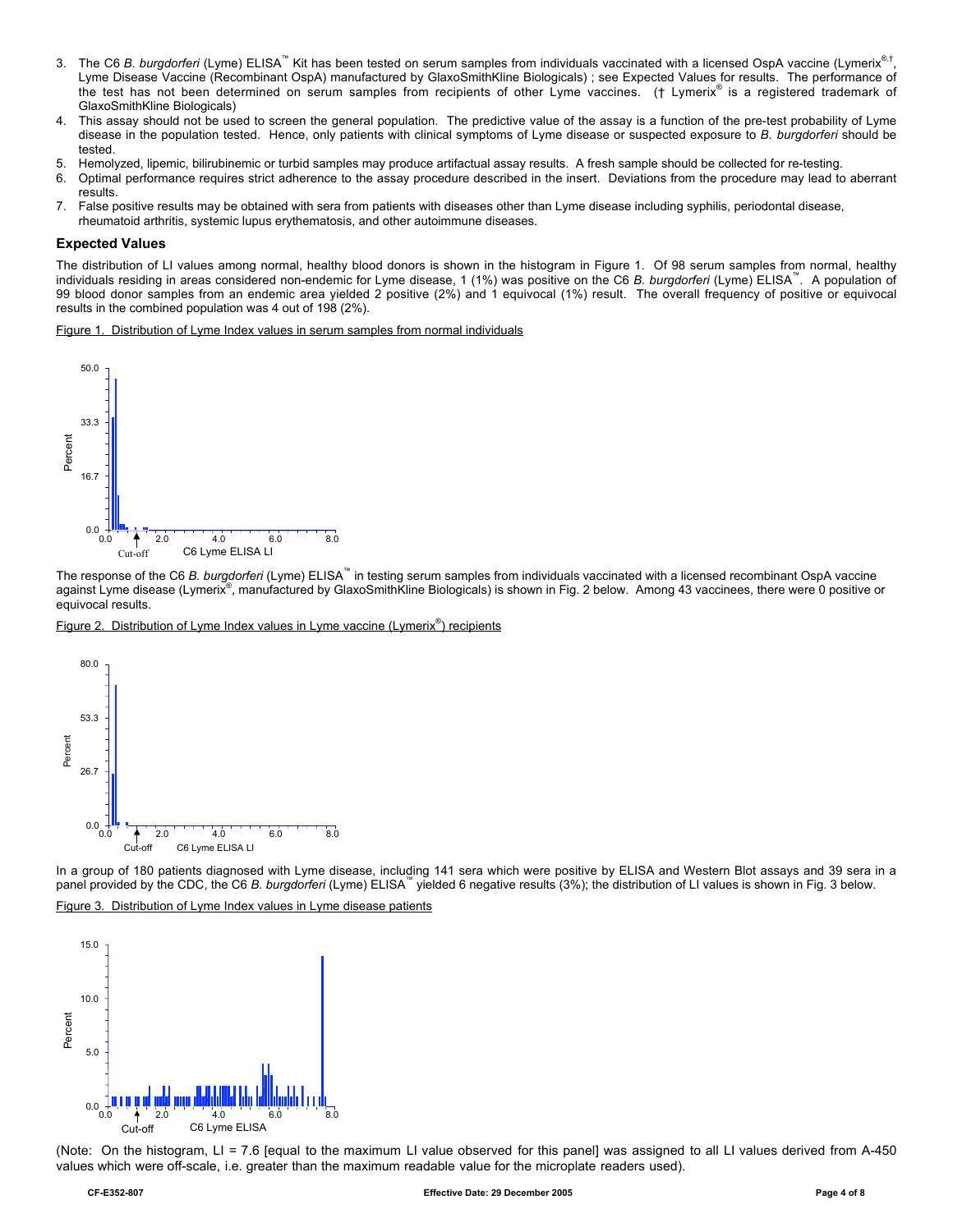In a prospective population of 191 patient serum samples submitted for Lyme disease screening tests, 4 (2%) were either positive or equivocal on the C6 *B. burgdorferi* (Lyme) ELISA™ (see Table 8 below).

### **Performance Characteristics**

### Reactivity in Normal Population

One hundred ninety seven serum specimens were obtained from normal blood donors, comprising 99 sera from individuals residing in regions endemic for Lyme disease (northeastern U.S.) and 98 sera from individuals residing in areas considered non-endemic for Lyme disease (southwestern U.S.). Sera were tested on the C6 *B. burgdorferi* (Lyme) ELISA™ Kit and on a whole cell sonicate (WCS) *B. burgdorferi* ELISA cleared for *in vitro* diagnostic use. Table 1 below summarizes the percent positive/equivocal results in each category, with corresponding number of specimens shown in parentheses (same format for all tables) and 95% confidence interval (CI).

| Table 1. Reactivity of C6 ELISA in Normal Population |
|------------------------------------------------------|
|------------------------------------------------------|

|                                    | Endemic   | Non-Endemic | Total      | 95% CI    |
|------------------------------------|-----------|-------------|------------|-----------|
| C6 B. burgdorferi (Lyme) ELISA Kit | $3\%$ (3) | $1\%$ (1)   | $2\%$ (4)  | $1 - 5%$  |
| WCS B. burgdorferi ELISA           | $3\%$ (3) | $8\%$ (8)   | $6\%$ (11) | $3 - 10%$ |
| 197 (Samples)                      | 99        | 98          | 197        |           |

A panel of 50 sera was tested comprising 43 sera from individuals who were vaccinated with a licensed recombinant OspA vaccine (Lymerix®, manufactured by GlaxoSmithKline Biologicals). The 43 individuals each received the full complement of 3 vaccine doses according to the manufacturer's recommended schedule at months 0, 1 and 12. Serum samples were taken in month 13 or later. Three additional sera in the panel were taken from individuals prior to vaccination, 3 sera were from individuals who were injected with a placebo in place of the vaccine and who subsequently became infected with *B. burgdorferi*, and 1 serum was from an individual who received the vaccine and likewise became infected with *B. burgdorferi*. Individuals participating in the trial were negative on Lyme ELISA tests prior to the start of the trial and were in good health. Serum samples were tested on the C6 *B. burgdorferi* (Lyme) ELISA™ Kit and on the WCS *B. burgdorferi* Lyme ELISA. Overall results are presented in Table 2 below. The distribution of Lyme Index values in the vaccine recipient group is shown in the histogram in Figure 2. Results demonstrate that the C6 *B. burgdorferi* (Lyme) ELISA™ is non-reactive with sera from individuals vaccinated with a licensed recombinant OspA vaccine, while the WCS *B. burgdorferi* ELISA exhibits 100% reactivity with the same specimens. The three pre-vaccination specimens yielded negative results on the C6 *B. burgdorferi* (Lyme) ELISA™, while the four specimens representing individuals infected with *B. burgdorferi*, whether placebo or vaccine recipients, were all detected as positive.

### Table 2. Reactivity of C6 ELISA in Lyme vaccine (Lymerix<sup>®</sup>) recipients.

|                                     | <b>Negative</b> | Pos/Eguiv | 95% CI (Negative) |
|-------------------------------------|-----------------|-----------|-------------------|
| C6 B. burgdorferi (Lyme) ELISA™ Kit | 100% (43)       | $0\%$ (0) | 93-100%           |
| WCS B. burgdorferi ELISA            | $0\%$ (0)       | 100% (43) | $0 - 7%$          |
| $n = 43$                            |                 |           |                   |

#### **Sensitivity**

The following information is from a serum panel obtained from the CDC and tested by C6 *B. burgdorferi* (Lyme) ELISA™ Kit. The results are presented as a means to convey further information on the performance of this assay with a masked, characterized serum panel. This does not imply an endorsement of the assay by the CDC.

#### Table 3. CDC Panel.

| Time after Onset | Positive | Equivocal | Negative | Total | % Agreement<br>with Clinical<br>Diagnosis |
|------------------|----------|-----------|----------|-------|-------------------------------------------|
| <b>Normals</b>   |          |           |          |       | 100%                                      |
| 0-1 Month        |          |           |          |       | 100%                                      |
| 1-2 Months       |          |           |          |       | 83%                                       |
| 3-12 Months      | 16       |           |          | 20    | 85%                                       |
| >1 Year          |          |           |          |       | 100%                                      |
| Total            | 34       |           |          | 44    |                                           |

The C6 *B. burgdorferi* (Lyme) ELISA™ yielded 90% agreement with clinical diagnosis of Lyme disease (35 out of 39 Lyme patient sera detected as positive/equivocal).

Serum samples from 180 patients clinically diagnosed with Lyme disease and with positive ELISA results were tested on the C6 *B. burgdorferi* (Lyme) ELISA™ Kit and on the WCS *B. burgdorferi* ELISA; 173 of these patients were also positive by Lyme IgG or IgM Western Blot using CDC criteria12. The overall sensitivities of detection on the C6 *B. burgdorferi* (Lyme) ELISA™ Kit and the WCS kit are presented in Table 4.

Table 4. Overall sensitivity of C6 *B. burgdorferi* (Lyme) ELISA™ vs. WCS *B. burgdorferi* ELISA

|                                                    | Sensitivity     | 95% CI |
|----------------------------------------------------|-----------------|--------|
| C6 B. burgdorferi (Lyme) ELISA <sup>™</sup><br>Kit | 97% (174)       | 93-99% |
| WCS B. burgdorferi ELISA                           | $94\%$<br>(169) | 89-97% |
| $n = 180$                                          |                 |        |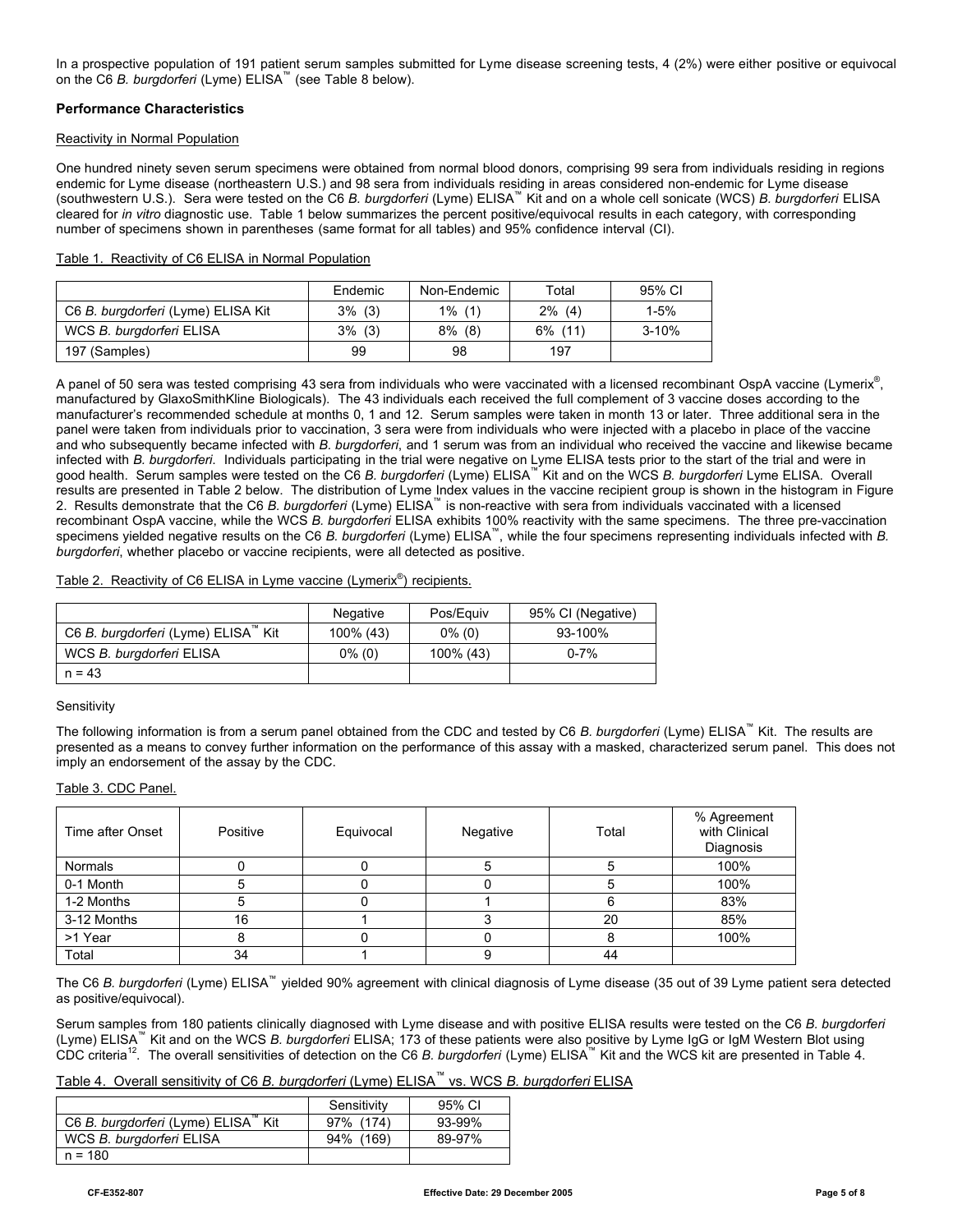The sensitivities of detection of the 180 Lyme patient sera on the C6 *B. burgdorferi* (Lyme) ELISA™ Kit and the WCS *B. burgdorferi* ELISA kit were subcategorized according to time after onset of disease, as shown in Table 5.

Table 5. Sensitivity by Time after Onset

|                                                | $0-1$ mo. | 95% CI  | 1-2 mo. | 95% CI | $3-12$ mo. | 95% CI | Year<br>>1 | 95% CI  |
|------------------------------------------------|-----------|---------|---------|--------|------------|--------|------------|---------|
| C6 B. burgdorferi<br>(Lyme) ELISA <sup>™</sup> | 100% (98) | 96-100% | 78% (7) | 44-96% | 89% (24)   | 71-97% | 98% (45)   | 89-100% |
| <b>WCS ELISA</b>                               | 98% (96)  | 93-100% | 78% (7) | 44-96% | 81% (22)   | 64-92% | 96% (44)   | 86-99%  |
| $n =$                                          | 98        |         |         |        | 27         |        | 46         |         |

The sensitivity of the C6 *B. burgdorferi* (Lyme) ELISA™ Kit in detection of antibodies to *B. burgdorferi* in Lyme patient sera was also evaluated with respect to symptom category. A comparison of sensitivity in the C6 *B. burgdorferi* (Lyme) ELISA™ and the WCS *B. burgdorferi* ELISA is shown in Table 6. Note: Some of the 180 patients tested exhibited multiple symptoms and are thus counted under more than one symptom category.

### Table 6. Sensitivity by Symptom Category

|                                                | Erythema<br>Migrans | 95% CI | Arthritic | 95% CI  | Neurological | 95% CI  |
|------------------------------------------------|---------------------|--------|-----------|---------|--------------|---------|
| C6 B. burgdorferi<br>(Lyme) ELISA <sup>™</sup> | 96% (110)           | 92-99% | 99% (68)  | 93-100% | 96% (24)     | 81-100% |
| <b>WCS ELISA</b>                               | 95% (108)           | 89-98% | 99% (68)  | 93-100% | 84% (21)     | 65-94%  |
| $n =$                                          | 114                 |        | 69        |         | 25           |         |

The C6 *B. burgdorferi* (Lyme) ELISA<sup>™</sup> Kit was evaluated in comparison with the two-tier protocol recommended by the CDC<sup>12</sup> (samples found positive or equivocal on ELISA are retested by Western Blot). The C6 *B. burgdorferi* (Lyme) ELISA™ exhibited 97% concordance with the results of Western Blot testing on the 180 Lyme patient sera (Table 7).

Table 7. C6 *B. burgdorferi* (Lyme) ELISA™ vs. Western Blot Results

|                                          | <b>Western Blot</b> |         |       |  |  |  |
|------------------------------------------|---------------------|---------|-------|--|--|--|
|                                          |                     | Pos     | Neg   |  |  |  |
| 36 <i>B. burgdorfen</i><br>(Lyme) ELISA™ | Pos/Equiv           | 95%     | 1.7%  |  |  |  |
|                                          |                     | 171/180 | 3/180 |  |  |  |
|                                          | 1.1%                | 2.2%    |       |  |  |  |
|                                          | Neg                 | 2/180   | 4/180 |  |  |  |

### Prospective Study Results

A prospective study was performed on 191 serum samples serially received at a reference laboratory for Lyme screening tests. Sera were tested on the C6 *B. burgdorferi* (Lyme) ELISA™ and the WCS *B. burgdorferi* ELISA (Tables 8A,B). Concordant results were found in 77.5% of the specimens tested, while 22% were found negative on the C6 *B. burgdorferi* (Lyme) ELISA™ kit and positive or equivocal on the WCS ELISA kit. The 4 samples found positive/equivocal by the C6 *B. burgdorferi* (Lyme) ELISA™ were re-tested by Lyme Western Blot (Immunetics® QualiCode™ *B. burgdorferi* IgG/IgM Kits); results are shown in Table 8C.

# Table 8A,B. Prospective Samples: C6 *B. burgdorferi* (Lyme) ELISA™ and WCS ELISA Results

|                                                | Pos/Equiv     | Neg            |
|------------------------------------------------|---------------|----------------|
| C6 B. burgdorferi<br>(Lyme) ELISA <sup>™</sup> | 2%<br>4/191   | 98%<br>187/191 |
| <b>WCS ELISA</b>                               | 24%<br>45/191 | 76%<br>146/191 |

B.

| υ.                                 |                  |        |         |  |  |  |
|------------------------------------|------------------|--------|---------|--|--|--|
|                                    | <b>WCS ELISA</b> |        |         |  |  |  |
|                                    |                  | Pos    | Neg     |  |  |  |
| C6 B. burgdorferi<br>(Lyme) ELISA™ | Pos/Equiv        | 1.5%   | 0.5%    |  |  |  |
|                                    |                  | 3/191  | 1/191   |  |  |  |
|                                    | Neg              | 22%    | 76%     |  |  |  |
|                                    |                  | 42/191 | 145/191 |  |  |  |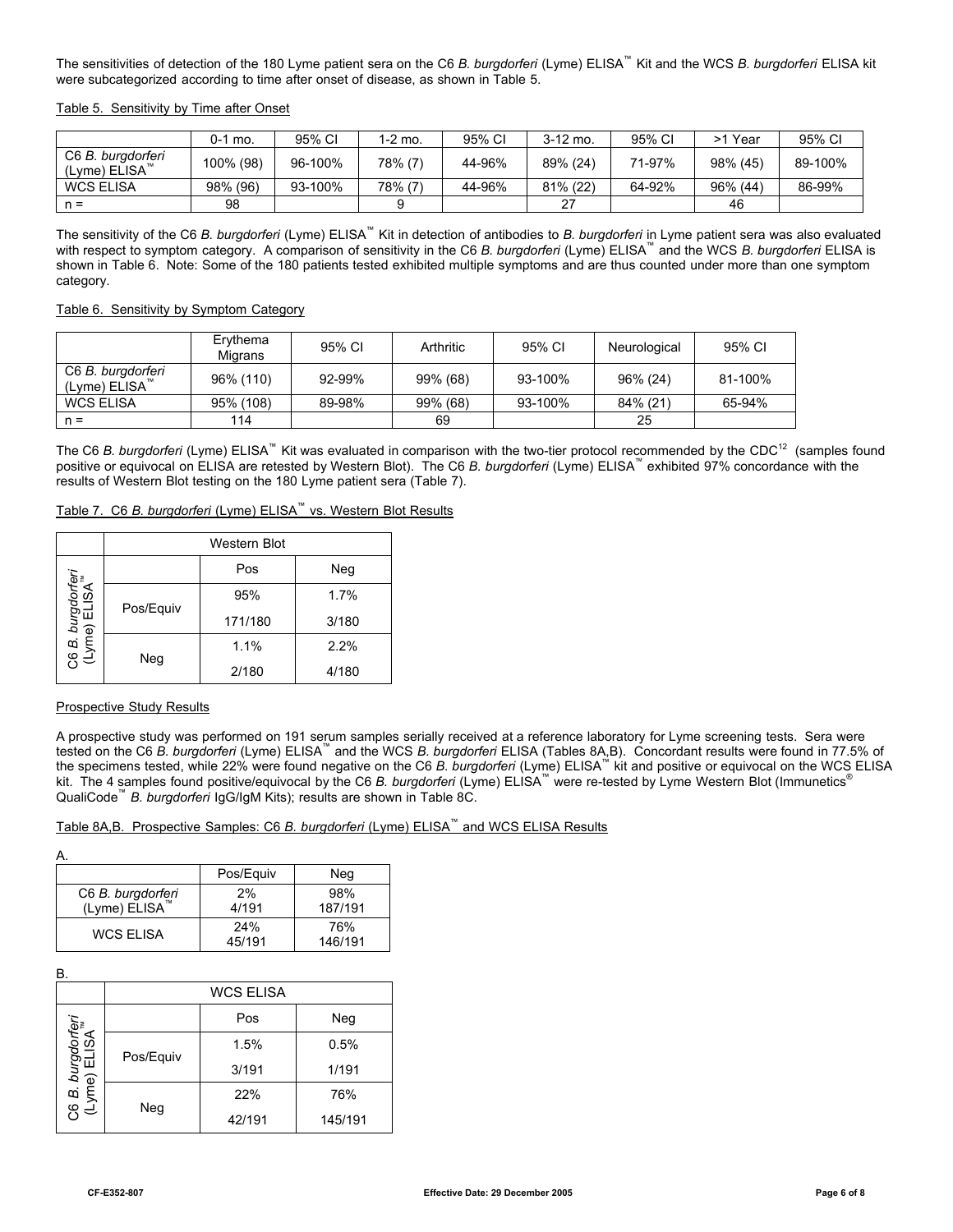# C. Lyme Western Blot Data for Prospective Samples found Pos/Equiv by C6 *B. burgdorferi* (Lyme) ELISA™

| Sample | IgG Western Blot                                      |         | IgM Western Blot |         |
|--------|-------------------------------------------------------|---------|------------------|---------|
|        | Bands detected                                        | Interp. | Bands detected   | Interp. |
|        | None                                                  | Neg     | p41, p39         | Pos     |
|        | p41                                                   | Neg     | None             | Neg     |
| 3      | 41, 39, 30, 23, 18                                    | Pos     | 41, 39, 23       | Pos     |
| 4      | 93, 66, 60, 58, 45, 41, 39, 34, 31,<br>30, 28, 23, 18 | Pos     | 39               | Neg     |

Twenty-three of the 43 discrepant samples were tested on Immunetics® QualiCode™ *B. burgdorferi* IgG and IgM Western Blots. Results (Table 9) indicate that the majority (19, or 83%) of sera tested, which were negative by C6 *B. burgdorferi* (Lyme) ELISA™ but positive by WCS ELISA, were negative by Western Blot. The 2 sera which were negative by C6 *B. burgdorferi* (Lyme) ELISA™ and positive by Western Blot included 1 serum which was positive by IgM Western Blot alone, and 1 serum which was positive by IgG Western Blot alone.

# Table 9. Prospective Samples: ELISA vs. Western Blot Results

|                                                |           | WB-Pos | WB-Neg |
|------------------------------------------------|-----------|--------|--------|
| C6 B. burgdorferi<br>(Lyme) ELISA <sup>™</sup> | Pos/Equiv |        |        |
|                                                | Nea       |        |        |
| <b>WCS ELISA</b>                               | Pos/Equiv |        | 19     |
|                                                | Neg       |        |        |

### Reproducibility

Reproducibility was tested on a panel of 9 specimens, including the kit Positive, Negative and Calibrator controls and 6 specimens representing 2 negative, 2 weakly reactive and 2 positive sera. Reproducibility was assessed in four analyses, intra-assay, inter-assay, inter-lot and intersite. Results from each of these analyses are summarized in the following tables, which list the average Lyme Index (LI) value, the standard deviation (SD), and coefficient of variation (CV).

## Table 10. Intra-Assay Reproducibility

| Specimen                 | Avg LI | <b>SD</b> | CV    |
|--------------------------|--------|-----------|-------|
| <b>Positive Control</b>  | 4.880  | 0.481     | 9.85  |
| <b>Negative Control</b>  | 0.266  | 0.042     | 15.71 |
| <b>Cutoff Calibrator</b> | 2.150  | 0.316     | 14.69 |
|                          | 4.518  | 0.212     | 4.69  |
| $\overline{2}$           | 2.690  | 0.236     | 8.77  |
| 3                        | 2.374  | 0.278     | 11.72 |
| 4                        | 1.164  | 0.057     | 4.87  |
| 5                        | 0.723  | 0.035     | 4.82  |
| 6                        | 0.219  | 0.023     | 10.30 |
| $n =$                    | 10     | 10        | 10    |

## Table 11. Inter-Assay Reproducibility

| Specimen                 | Kit 1 Avg Ll | Kit 2 Avg Ll | Kit 3 Avg LI | SD    | CV    |
|--------------------------|--------------|--------------|--------------|-------|-------|
| <b>Positive Control</b>  | 5.301        | 4.689        | 5.543        | 0.395 | 7.62  |
| Negative Control         | 0.192        | 0.248        | 0.234        | 0.030 | 13.38 |
| <b>Cutoff Calibrator</b> | 2.150        | 2.15         | 2.150        | 0.093 | 4.31  |
|                          | 3.605        | 4.57         | 5.516        | 0.938 | 20.55 |
|                          | 2.999        | 2.866        | 3.052        | 0.146 | 4.91  |
|                          | 2.447        | 2.498        | 2.500        | 0.499 | 23.13 |
|                          | 1.473        | 1.392        | 1.553        | 0.479 | 26.02 |
| 5                        | 0.785        | 0.879        | 0.848        | 0.055 | 6.60  |
| 6                        | 0.188        | 0.215        | 0.222        | 0.046 | 21.97 |
| $n =$                    | 10           | 10           | 10           | 30    | 30    |

# Table 12. Inter-Lot Reproducibility

| Specimen                 | Lot 1 Avg Ll | Lot 2 Avg LI | Lot 3 Avg LI | SD    | CV    |
|--------------------------|--------------|--------------|--------------|-------|-------|
| <b>Positive Control</b>  | 5.244        | 5.244        | 4.961        | 0.375 | 7.47  |
| <b>Negative Control</b>  | 0.279        | 0.279        | 0.305        | 0.032 | 11.25 |
| <b>Cutoff Calibrator</b> | 2.150        | 2.161        | 2.15         | 0.215 | 9.97  |
|                          | 4.868        | 4.868        | 5.111        | 0.302 | 6.25  |
| 2                        | 2.690        | 2.865        | 3.021        | 0.228 | 7.97  |
| 3                        | 2.374        | 2.405        | 2.576        | 0.209 | 8.24  |
| $\overline{4}$           | 1.164        | 1.457        | 1.569        | 0.183 | 13.07 |
| 5                        | 0.723        | 0.827        | 0.930        | 0.099 | 11.95 |
| 6                        | 0.219        | 0.259        | 0.268        | 0.029 | 11.55 |
| $n =$                    | 10           | 10           | 10           | 30    | 30    |